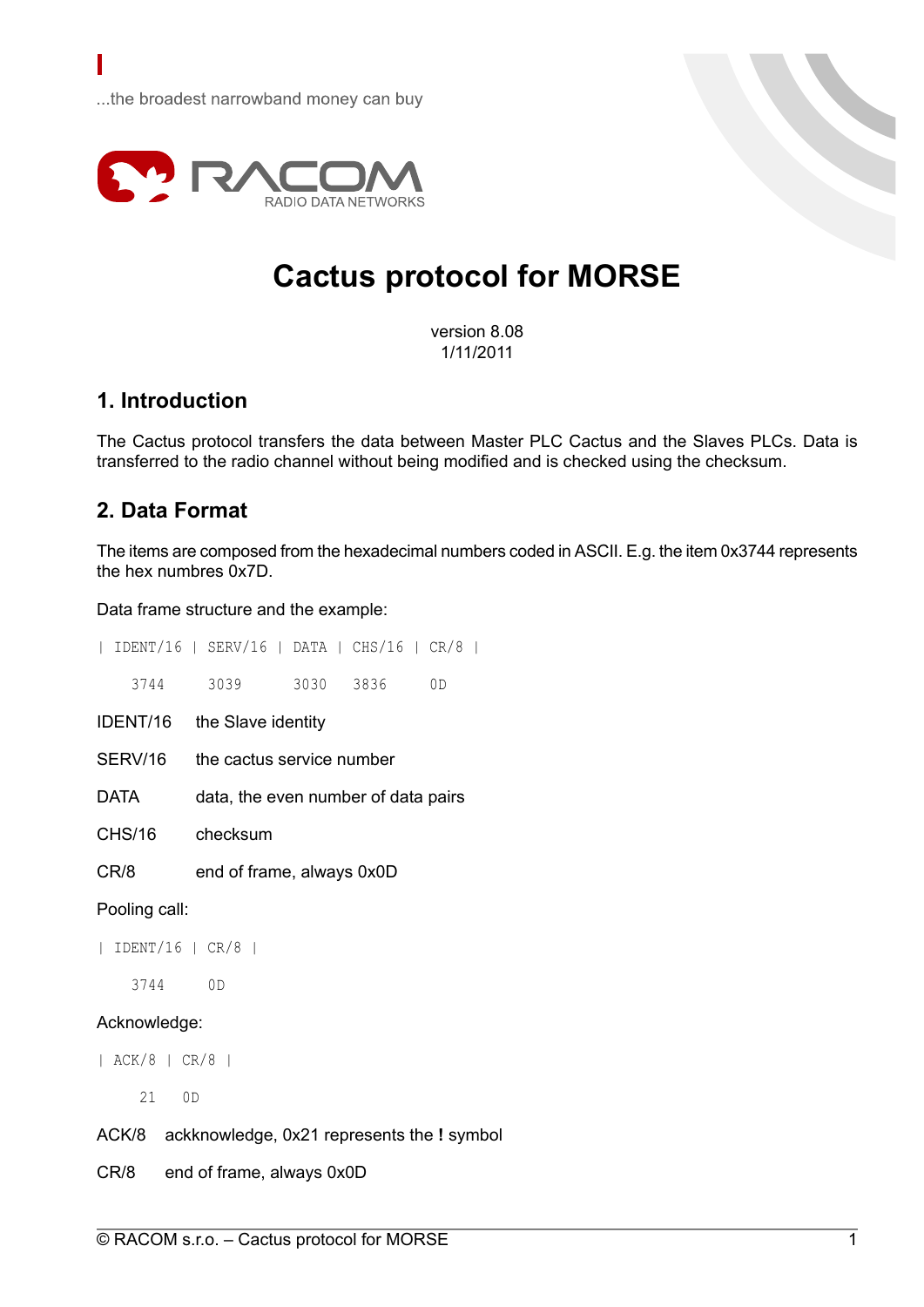#### No Acknowledge:

| NACK/8 | CR/8 |

3F 0D

NACK/8 nonackknowledge, 0x3F represents the **?** symbol

CR/8 end of frame, always 0x0D

#### **The checksum counting**

The checksum is counted from the items IDENT, SERV and DATA. The process for all type of SERV except 0x1C:

Each byte of the frame represents one hex character according to ASCII table. The resulting hex characters in pairs are summed and the last two characters in ASCII form creates the checksum. Example:

3744 3039 3030 3836 0D ... the frame with the type SERV = 3039 = 0x09

 $0x7D + 0x09 + 0x00 = 0x86$ 

0x86 in ASCII is 3836 and this is the CHS/16

The process for type SERV 0x1C:

The bytes are summed in this form which is in the frame. Last two characters of the result are expressed in ASCII:

3744 3143 4148 4F4A 3131 0D ... the type SERV = 3143 = 0x1C

 $0x 37 + 44 + 31 + 43 + 41 + 48 + 4F + 4A = 0x 211 - 80x11$ 

0x11 in ASCII is 3131 which is the CHS/16

# **3. Implementation in MORSE**

The network arrangement.

CACTUS CU 73112200 CU 7311227D CACTUS 7D MASTER --- RADIOSLAVE .................. RADIOMASTER --- SLAVE : : CU 7311227E CACTUS 7E :......... RADIOMASTER --- SLAVE

The PLC Cactus Master is connected by vires to the MORSE CU Radioslave which has the MORSE address ending with 0x00.

The PLC Cactus Slave having the identity e.g. 0x7D is connected to the CU Radiomaster. It uses the MORSE address ending with the same characters 0x7D. The higher part of MORSE address is the same as at CU Radioslave.

The traffic possibility: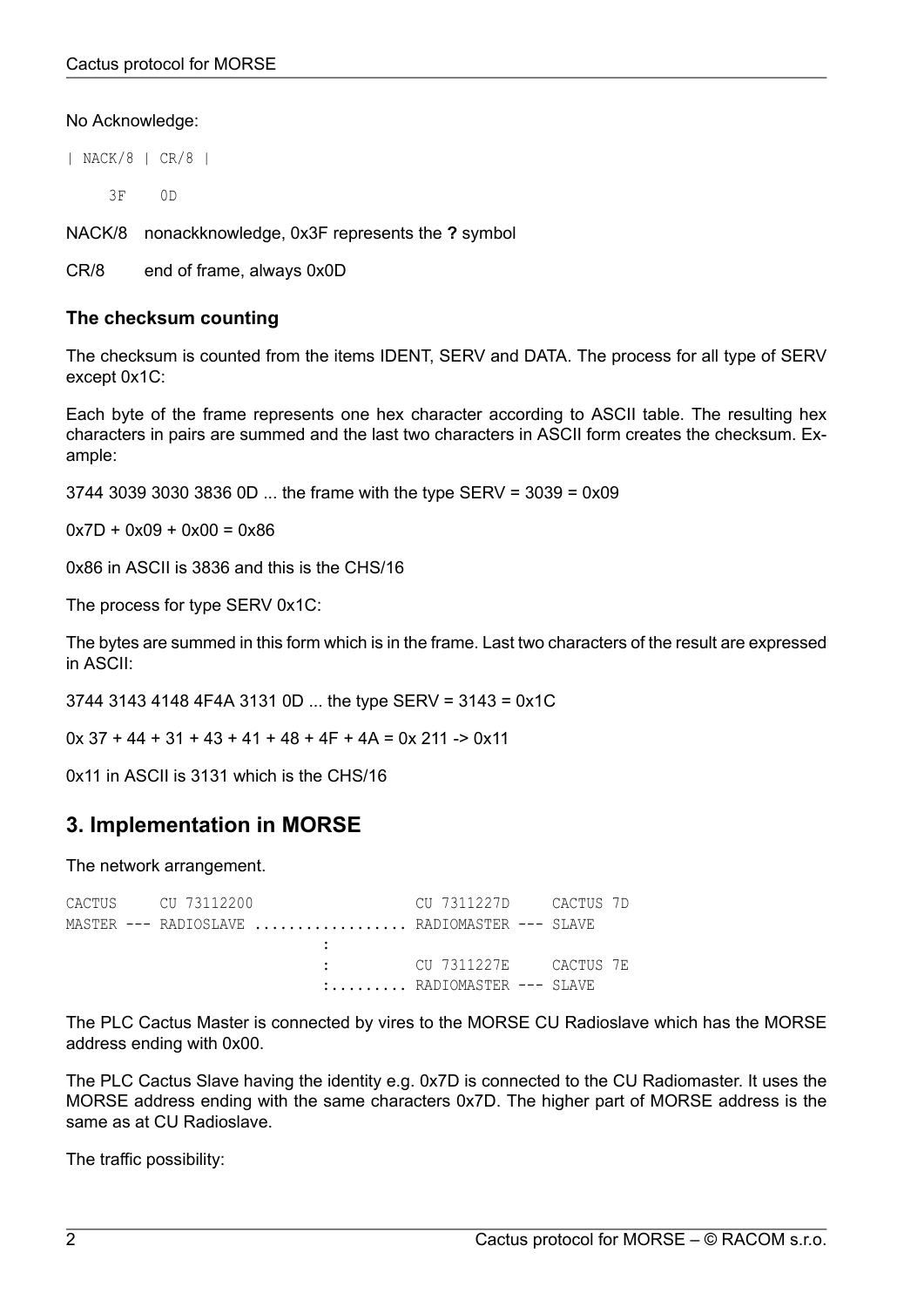## **Pooling in the quiet state**

Master PLC sends the pooling call to the PLC Slave and it answers:

MASTER PLC SLAVE PLC 0x37440D --> 0x37440D 0x37440D <-- 0x37440D

#### **Request from MASTER and response from SLAVE**

SLAVE PLC sends data only after request:

```
MASTER PLC SLAVE PLC
0x37440D --> 0x37440D
0x37443039303038360D <-- 0x37443039303038360D
0x210D \rightarrow 0x210D
```
RADIOSLAVE CU remembers the SLAVE identity after receiving the dataframe from SLAVE PLC to be able send the ACK from MASTER PLC to the appropriate SLAVE PLC. Only one ACK can be sent.

## **Data from MASTER**

MASTER PLC can transmit spontaneously:

| MASTER PLC                                                      | SLAVE PLC   |
|-----------------------------------------------------------------|-------------|
| $0 \times 37443039303038360D$ --> $0 \times 37443039303038360D$ |             |
| 0x210D                                                          | /c-- 0x210D |

#### Example with the SERV type 0x1C:

MASTER PLC SLAVE PLC 0x3744314341484F4A31310D --> 0x3744314341484F4A31310D 0x210D <-- 0x210D

## **3.1. Communication example**

The RADIOSLAVE transmits the frame to the RADIOMASTER and received ACK:

```
\rightarrow15:13:17.890 rxsim 9 | S02
3744 3039 3030 3836 0D
15:13:17.891| |7311227D 73112200|S02I OUT 9||89 2usr 0
3744 3039 3030 3836 0D
15:13:18.189| |73112200 7311227D|S02I IN 2|*09 6usr 0
210D
15:13:18.189 tx 2 | S02
210D
```
The RADIOMASTER received the frame from RADIOSLAVE and transmits the ACK:

| $\gt$        |                        |                 |  |
|--------------|------------------------|-----------------|--|
| 15:13:17.977 | 7311227D 73112200 SO2I | IN 9 *89 2usr 0 |  |